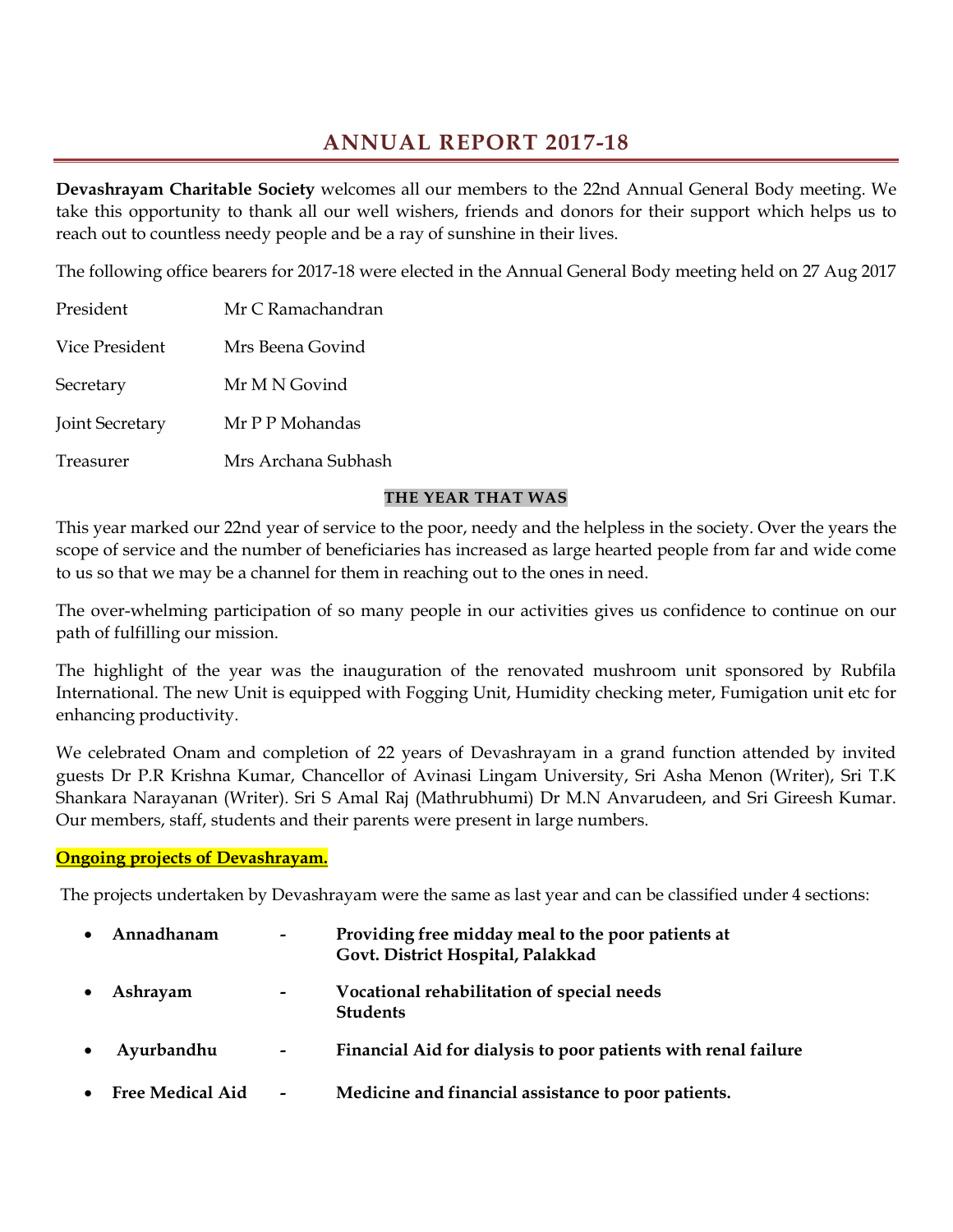#### **ANNADHANAM**

Devashrayam was established with the intent of providing a free mid-day meal to the poor patients at Govt. District Hospital, Palakkad. This was the **1st project** of our Society and very soon support from individuals started reaching us. What started as a small beginning (ie meals to 100 patients a day in the 1st year) has assumed fairly large proportions and now almost **300 patients** receive their mid-day meal from us. This service continues uninterruptedly on all the 365 days for the past 22 years and approximately **100,000 patients**  benefit every year. This number is increasing every year. In spite of the soaring prices of essential commodities, the residents in and around Palakkad town as well as the Round Table of India – 81, contribute the major chunk of rice needed for this project. We thank all the donors & well wishers who have donated in cash and kind to make this project run without interruption. The total cost incurred towards this project was **Rs 15,99,861.28** plus rice (more than 500 kgs per month Valued approximately Rs. 200000/p.a ) and food material donated by well wishers. We spent Rs 1,62,275/- for the repair of Boiler Unit of our Steam cooking unit as the part had acquired leakage through wear and tear.

#### **ASHRAYAM**

Devashrayam provides a safe refuge and a healthy learning environment to the mentally challenged who otherwise have nowhere to turn to. The vocational rehabilitation Centre was started under the guidance of Dr. T. Murali "The Rehabilitation Man of India", a person who has dedicated his life for the upliftment of the Mentally ill and the retarded.

At present 60 mentally challenged students attend the rehabilitation center. They participate in regular morning exercises, classroom sessions, art, craft and music lessons designed as per their capabilities. Apart from that, a few of them are involved in our ongoing projects of making phenyl, liquid soap, agarbathi, candles and paper bags. The Mushroom production unit set up with the assistance of Free Masons of Lodge Palghat – 159 generates a small income every year.

Our Khadi Unit set up by the Khadi Village Industries Board in 2002 functions very efficiently as it is ably supervised by Mrs Leela from the Khadi Board and our staff Mrs. Sheena.

The sale of phenyl, liquid soap, Agarbathi and other items produced by students fetched a good income, just as in the previous years.

Total rehabilitation expenses for the year were **Rs 31,031,92.21**

Details of events in which our students participated and their interactions with students and teachers of various schools/colleges that visited the Centre, are given in the **LIST OF IMPORTANT EVENTS**.

#### **AYURBHANDHU**

Our tie up with Shanthi Medical and Information centre at Balaji Hospital, Palakkad completed another successful year. Poor patients with kidney malfunction/failure are able to carry on with their lives with the free dialyses support from this project. This year brought the total number of free dialyses to more than 4450 from inception. In addition we have been sponsoring medicines upto 1000/- per month for around 55 patients with kidney malfunction for the last few years. We also support patients for peritoneal dialysis at the District Hospital. Our expenses towards dialysis and medicines were to the tune of **Rs 6,28,391.31** this year.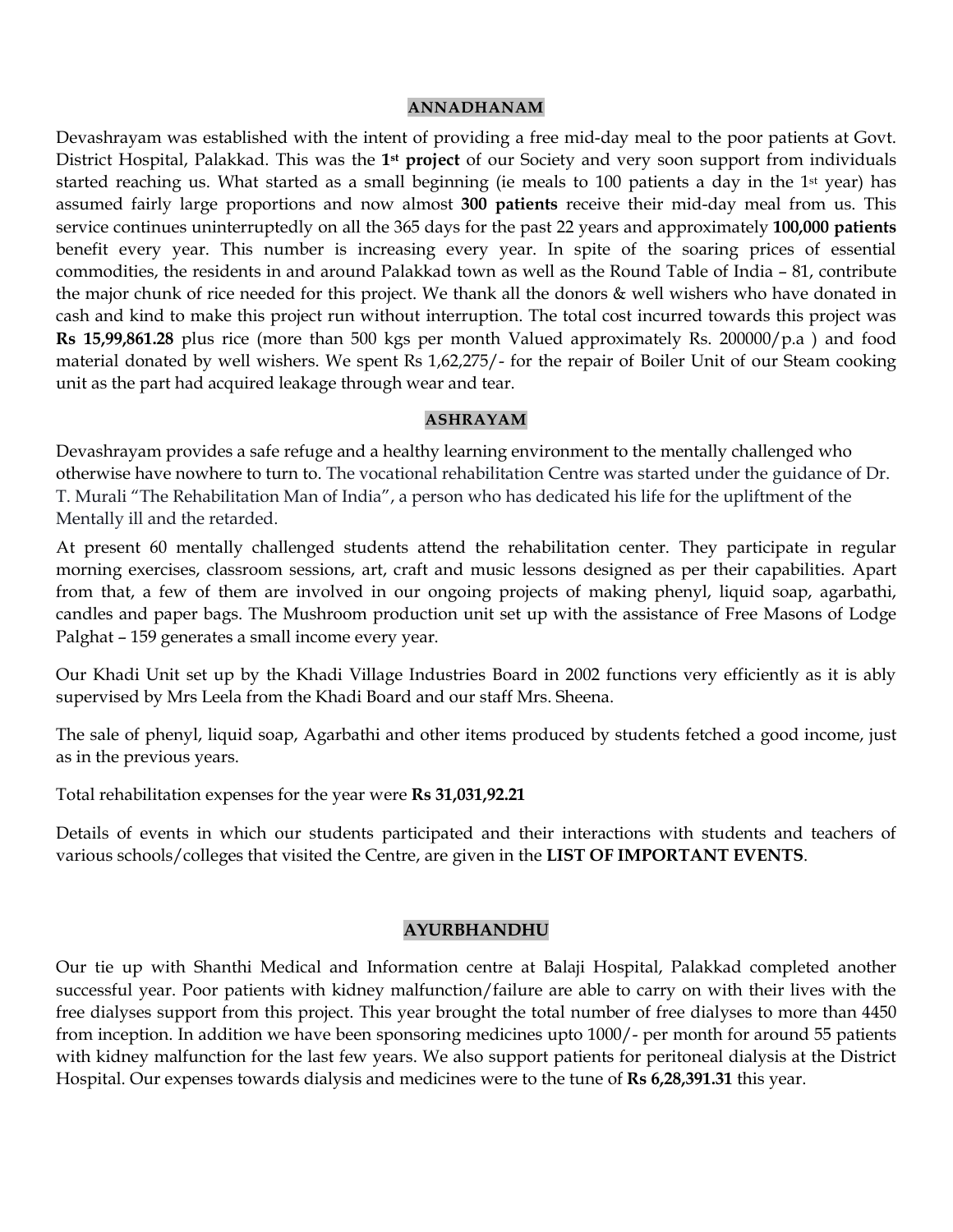## **AROGYA NIDHI**

This is another significant project of Devashrayam. This project operates through an authorized medical shop in Palakkad. Around **60 poor patients** are given medicines free of cost on a monthly basis on producing prescription from doctors. This year the quantum of medical aid was **Rs. 4,24,414.28.** We are humbled to be of service to the ill and suffering multitudes. Much more needs to be done, however, as the number of people who need financial help are many and we are not able to meet the entire requirement. This year **13 patients** were given one time medical aid for treatments in the region of Rs 5000/- to Rs 10000/- each. Medical insurance to the tune of upto Rupees Two lakh was provided to all the staff and their family members, by paying an insurance premium of **Rs 77743/-.** 

## **LIST OF IMPORTANT EVENTS**

**2017 April 1st Saturday.** Picnic of Students of Rehabilitation Centre to Malampuzha

**2017 April 7th Friday.** Summer Vacation began for Rehabilitation Centre students and teachers.

**2017 April 17th Monday.** Generator Donated by HPCL. Handing over Function conducted at Centre.

**2017 May 2nd Tuesday.** Rehabilitation Centre Re opened after vacation.

**2017 May 18th Thursday.** 60th Birthday Celebration of Mrs Nirmala, Sister of Our Committee Member Mr P.V Vijayaraghavan

**2017 May 19th Friday.** Palakkad RTO Mr. Saravanan and Family Visited Centre. Discussed About uniform for Students who have sponsors. They Spent One Hour With Students.

**2017 May 21th Sunday.** Dance Programme of Students at Rappadi Palakkad On the Occasion of 4th Anniversary of Sagara Dance School of Mr Mahesh. Chief guest Smt Beena Govind.

**2017 June 10th Saturday.** Inaugural Ceremony of Renovated Mushroom Shed. Inaugurated by MD of RUBFILA International Ltd, Sri Krishna Kumar. Devashrayam Members Sri M.N Govind, Sri C. Ramachnadran, Sri Manoj, Smt Lalitha, Smt Beena Govind, Sri Sasikumar, and Parents of our students were Present, along with Top In Town Catering Service Owner Sri Natarajan

**2017 July 1st Saturday.** 16th Wedding Anniversary of Smt Susan, Daughter of Devashryam Member Smt Saramma George was celebrated with 30 of their Family Members and our members Smt Beena Govind, Sri Sasikumar, Sri Ramachandran, Staff and Students. There was Cake Cutting followed by Lunch.

**2017 July 6th Thursday.** Ex Collector of Palakkad District C.K Ramachandran (IAS) Secretary land Board Trivandrum Visited the Centre. He Spent One Hour with Devashryam Students. DEO Office Gave 4 Sets of Books and work sheets to our students.

**2017 July 22nd Saturday.** Palakkad Social Media Group "Troll" Visited centre. They gave Devashrayam , the cash awards they got from "Troll Vela" Competition.

**2017 Aug 10th Thursday.** 30 MSW Students and Two Faculty members of Amrita College Ettimada, Visited Centre.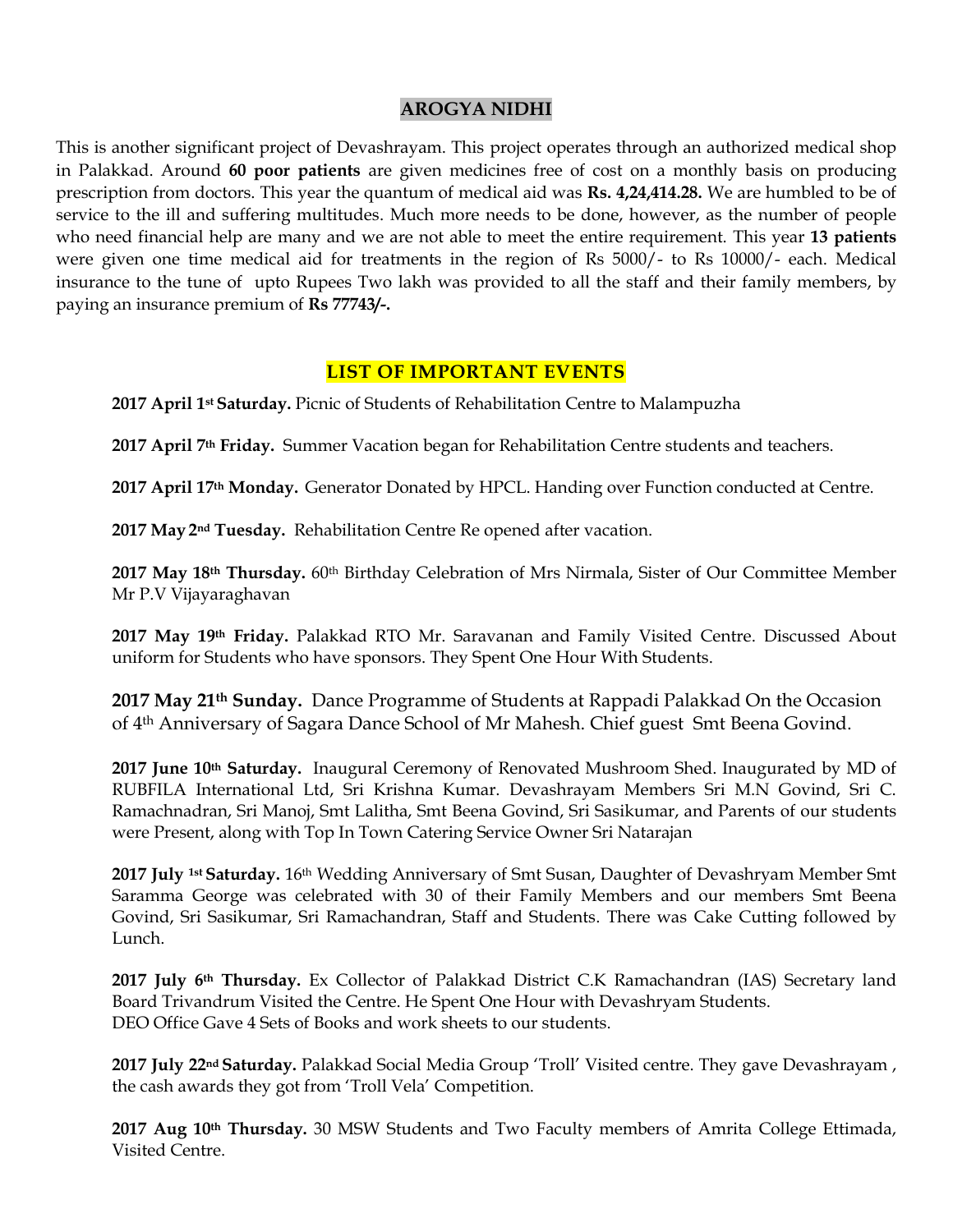**2017 Aug 15th Tuesday.** Independence Day. Retd Additional Director of Animal Husbandry, Dr Venugopal Hoisted the Flag. Smt Beena Govind, Smt Archana Subhash, Sri Ramachandran, Sri Vijayagahvan, were Present. Sivashakthi Group Kodumbu presented entertainment program followed by a Dance By our Students.

**2017 Aug 31st Thursday.** 21st Anniversary of Devashrayam and Onam were celebrated together. Function Inaugurated by Dr P.R Krishna Kumar, Chancellor, Avinashi Lingam University and Presided by Devashrayam President Sri C Ramachandran. Welcome Speech by Smt Beena Govind. Sri Asha Menon, Sri T.K Shankara Narayanan (Writer). Sri S Amal Raj (Matharubhumi) Dr M.N Anvarudeen, and Sri Gireesh Kumar Felicitated. Vote of Thanks by Smt Archana Subhash. Parents also were Present, Entertainment by Students followed by Onam Sadhya. Centre Closed for Onam Holidays.

**2017 Sept 11th Monday.** Centre Re opened

**2017 Sept 20st Wednesday.** Staff Meeting At 2 pm, Committee Members Sri P.P Mohandas, Sri C Ramachandran, Smt Beena Govind, Smt Archana Subhash, and all Staff attended the Meeting.

**2017 Sept 23rd Saturday.** Parents Meeting at 2.30 pm, Committee Members Sri P.P Mohandas, Sri C Ramachandran, Smt Beena Govind, Smt Archana Subhash, Sri Govind, Sri Manoj Attended. 43 parents were Present. Discussed about Tour Programme of students and other matters.

**2017 Sept 28th Thursday.** Mahanavmi pooja was held at the Centre and books of all students kept for prayer.

**2017 Oct 24th Tuesday.** Seminar at Noorjahan Grill Conference Hall Organized by Vitae International CSR Initiative in Collaboration with Jethro Equcational Trust. Smt Vinayalakshmi and Smt Ranjini attended the Seminar.

Lunch given to Students by Devashrayam Member Sri P.V Vijayaraghavan On Behalf of his Son"s Marriage. 15 of their Friends and Relatives were present.

**2017 Nov 1st Wednesday.** 20 Officers of RTO Palakkad Visited and Spent One Hour With our Students. They Gave Sweets.

Committee Members Sri C Ramachandran, Smt Archana Subhash, Smt Ranjini (Teacher), and One of Devashryam Trainee Mrs. Sruthi and Her Mother visitor Industrial area. They met KIF (Kanjikode Industrial Forum) President Mr. Prasad and Requested a Job for Sruthi S.

**2017 Nov 7th Tuesday.** Shooting By Asianet News Chanel from 3pm to 5pm To showcase Devashrayam activities in their programs Vazhivilakku.

**2017 Nov 11th & 12th Tuesday.** Shooting By Asianet News Chanel from 3pm to 5pm To showcase Devashrayam activities in their programs Vazhivilakku.

**2017 Nov 13th Monday.** Smt Vinayalakshmi & Smt Ranjini attended a Meeting at Palakkad Collectorate in connection with World Disability day Function at Town Hall.

30 Students and Four Teachers of Elappulli Public Guardian School Visited. Gave Sweets and Note Books to the Students.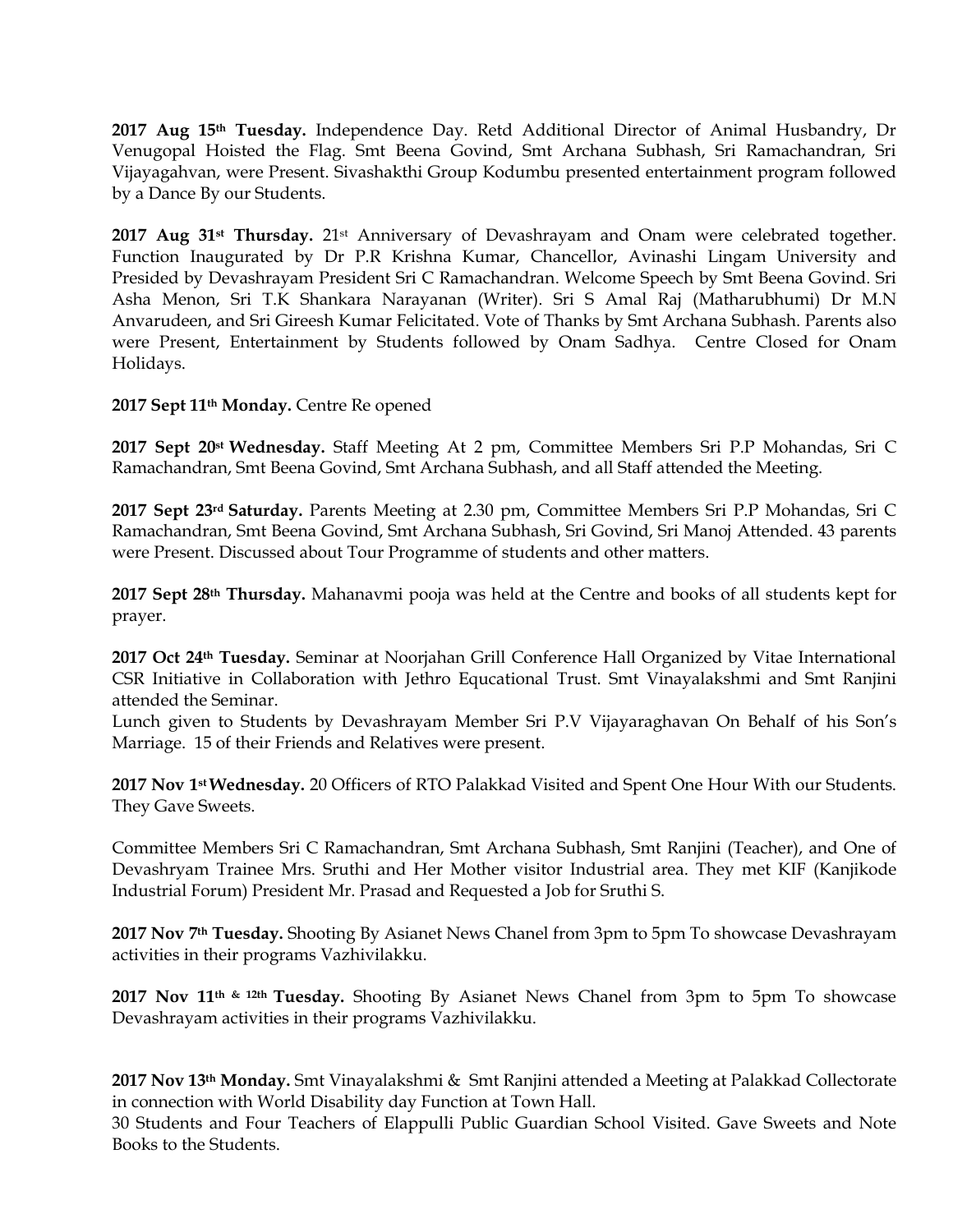**2017 Nov 14th Tuesday.** Ladies Circle Palakkad conducted a colouring competition just as in the previous years. All students were given a gift hamper consisting of colouring pencils, eraser, sharpner and crayons. Sweets were given to the students.

14 Students and One Teacher of Kozhijampara Arts and Science College Visited the Centre at 2pm and gave Sweets.

**2017 Nov 28th Tuesday.** 25 Students and 3 Teachers of MES School, Mundur Visited They Gave Sweets and Gifts.

**2017 3rd Dec Sunday.** World Disability Day was celebrated at Town Hall. Almost all of our students participated and got prizes. We received 1st prize for our group dance. We have been bagging the 1st prize for the past 3 years under the able coaching of Dance sir Mr Mahesh.

**2017 5th Dec Tuesday.** A one day outing was organized for all students to Alapuzha House boat and Beach. Two buses left the Centre at 6 am and returned at 12 pm with a happy group of students, teachers, staff and members. A local TV crew captured the activities of the students and conducted a game for their local channel.

**2017 23rd Dec Saturday.** Centre closed for X-mas vacation.

**2018 1st Jan Monday.** Centre re-opened after vacation. Owner of Bake Fort accompanied by staff brought cake to celebrate the New Year at the Centre.

**2018 2nd Jan Tuesday.** Thankam Hospital MD Mr. Rajamohan Visited Centre and Gave Sweets on the occasion of his Son"s Marriage.

Tomy Mathew and His Family From Pala Visited. They Brought Cakes and Donated Rs 5000/-.

**2018 4th Jan Thursday.** Special Olympics Deepa Sikha (From Kasarkode to Trivandrum) Reached Thejas Special School. Sri Venugopal attended the Function.

**2018 6th Jan Saturday.** New-year Celebration by Mathrubhoomi Grihalakshmi Vedhi Inaugurated by Prof P.A Vasudevan Mathrubhoomi, Smt Girija Balan President Grihalakshmi of cut the Cake. Smt V. Kalyani kutty Secretary of Grihalakshmi and Her Husband C.K Ramakrishnan Felicitated. Dance performed by Devashrayam Students.

**2018 10th Jan Wednesday.** 11 Students went to Trivandrum to Participate in Special Olympics from 11- 14 Jan accompanied by Smt Vijitha, Smt Sheena and Sri Venugopal .

**2018 11th Jan Thursday.** Mr Abdul Samad and Mrs Fathima Samad Visited Our Centre. They Gave Sweets and Donated an Old Fridge.

**2018 26th Jan Friday.** Republic day was celebrated at the Centre. Flag Hoisted by Lieutenant Colonel Mr Gautham, Son Of Devashrayam Secretary. President C Ramachandran along with members Smt Beena, Sri Govind, Sri Sasi Kumar, Sri Mohana Das and Sri Manoj Were present on the occasion. Sweets were served to all.

Nakshathra Nagar Members Visited and Donated Rs 5000/-.

**2018 7th Feb Wednesday.** Counseling Class Started by Dr Anandhi for teachers, parents and students. Scheduled Every Wednesday.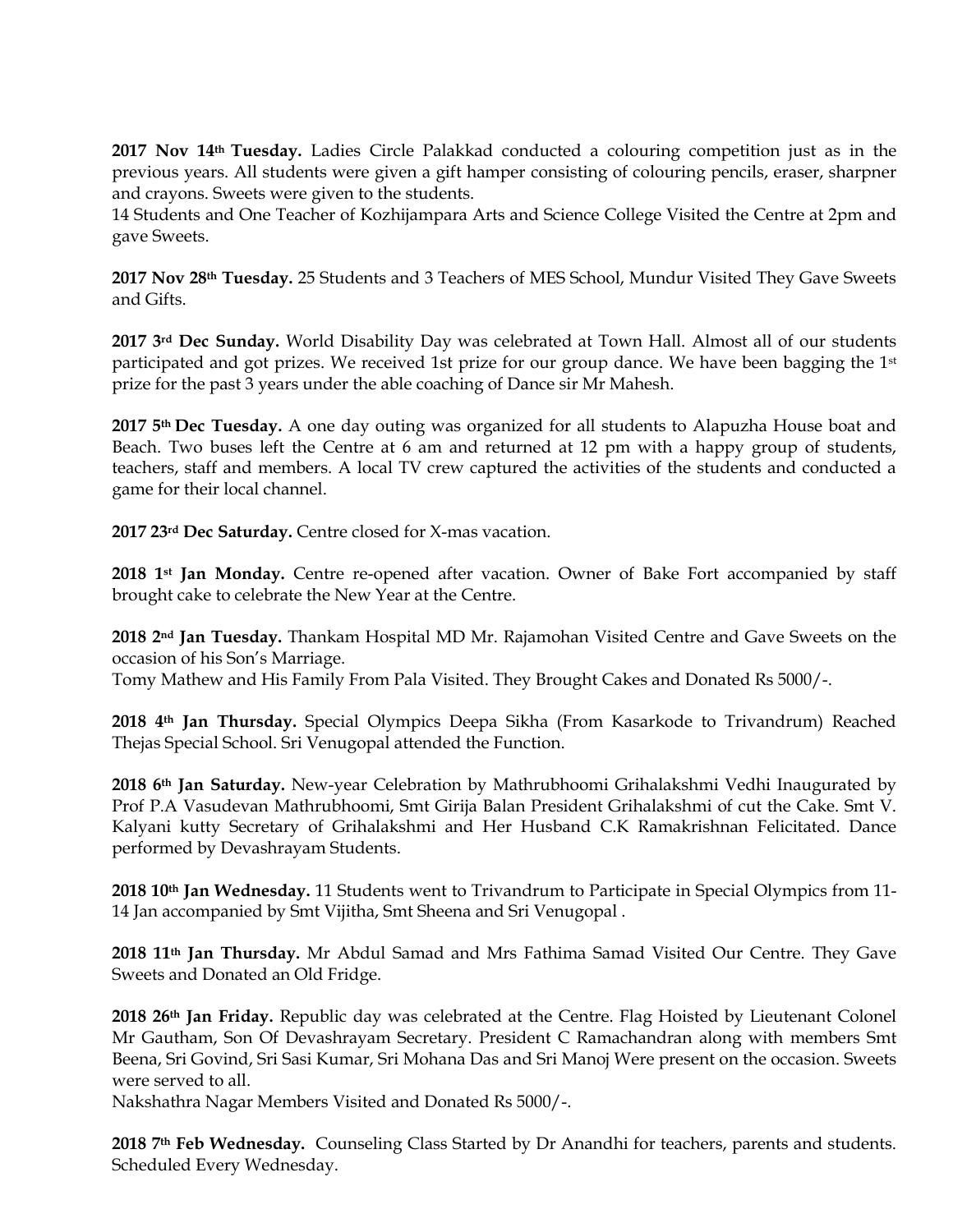**2018 18th Feb Friday.** Birthday Celebration of Devashrayam Member Sri Lakshmanan, His Daughters were also present. They gave lunch for the students and staff.

**2018 3rd March Saturday.** 9 Students Participated In District Level Sports (SOB) at Muttikulangara. Prizes First-4, Second-9. Mrs Sheena (Teacher) and Sri Venugopal accompanied them.

**2018 20th March Tuesday.** 8 Students Participated in the State Level Sports (MAYAS) at Mulamattam, Idukki District. Mrs Sunitha (Teacher) and Sri Venugopal accompanied them.

**2018 22nd March Thursday** A group of Senior managers and officers from Canara Bank Regional office visited our Centre to donate a podium costing Rs 5,000/- and gave Rs 30,000/- for perintonial dialysis for poor patients.

**2018 23rd March Saturday.** National Training Programme at Calicut University Mr Ramachandran, Mr Aravindakshan, Mrs Vijitha and Mr Jayadevan (Parent of Ajaya Krishnan) attended.

**2018 28th March Wednesday.** Parents Meeting was conducted. Members Sri P.P Mohandas, Sri C. Ramachandran, Sri M.N Govind, Smt Archana Subhash and 36 Parents were Present. Discussed about National Trust Training Programme, Necessity of Counseling and Increasing Students Fees.

**April 7th Saturday.** The centre closed for summer vacation.

## **HELP TO NGO'S AND OTHER INSTITUTIONS**

- Donation of Rs 10,000/- to Chirakukal, Palakkad- as support to the old age home for the destitute.
- Donation of Rs 48,000/- to Margadeepthi Charitable trust for organizing medical camps.
- Donation of Rs 22,000/- to Aashrayam, Rural Development Society, Kollengode for educational projects.
- Donation of Rs 64,000/ to Ottapalam Govt Taluk Hospital Dialysis Unit

### **INTERNSHIP**

Three MSW Students from Amrita University, Coimbatore have done their Field work from December 2017 to March 2018 at Devashrayam as a part of their course.

Three MSW students from Saraswathi Thyagraj College, Pollachi completed their field work from December 2017 till March 2018.

Two students from XIME, Bangalore attended 21 days internship from 1/1/18 to 21/1/18

One student from Christ University, Bangalore did internship of 30 hours in Oct 2017

## **SPECIAL DONOR ACKNOWLEDGEMENT**

Devashrayam acknowledges and appreciates the support provided by all our well-wishers, sponsors and friends. Without the help and support of these good hearted people, Devashrayam would not have been able to reach out to so many people. We express our sincere gratitude to all who extended help and prayers in times of need.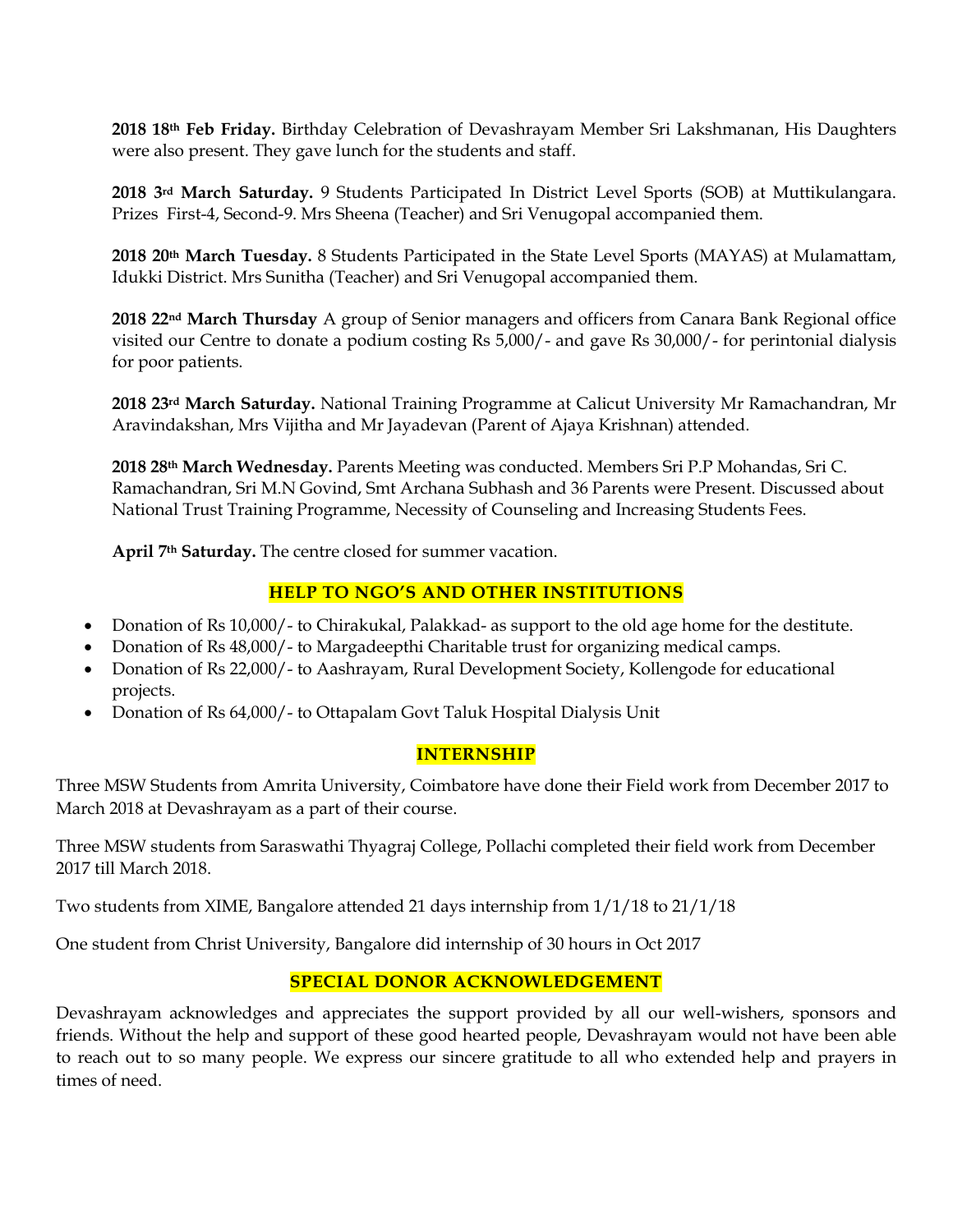## **A few acknowledgments are given below for the large support extended to us by these Institutions and individuals.**

- 1. Mr Manoj Ganesh Parmesh, Dubai donated Rs 2,00,000/- towards Arogyanidhi and Ayurbandhu projects.
- 2. M/s Sequoia (Ms Anjana Sasidharan) donated Rs 1,50,000/- towards our projects
- 3. M/s Rubfila International, Kanjikode donated Rs 1,25,000/- towards renovation of Mushroom Unit
- 4. Mr Sreejith Menon, Palakkad gave a donation of Rs 1,20,000/- towards Aashrayam
- 5. Ms Gouri Menon, Mumbai gave a donation of Rs 1,00,000 for our different projects during the year.
- 6. Mr N R Veeraraghavan, Mumbai gave a donation of Rs 1,00,000 for our different projects
- 7. Mr Padmakumar, Mumbai gave a donation of Rs 89,200/-
- 8. Mr Yohanan, Ernakulam gave a donation of Rs 60,000/-
- 9. Mr Sreejith V gave a donation of Rs 57,500/-
- 10. Mrs Latha Nair donated Rs 40,800/-
- 11. Canara Bank Regional Office Palakkad gave a donation of Rs 35,000/- for Ayurbandhu and purchase of podium
- 12. Wind ventilator was sponsored by Mason"s Lodge Palghat through a donation of Rs 35,000/-
- 13. Ms Sandhya P K donated Rs 30,000/-
- 14. Ms Kavitha Saju, Ernakulam gave a donation of Rs 30,000/-
- 15. Ms Radha, Palakkad donated Rs 30,000/-
- 16. Mr Saravanan ( R T O Palakkad ) donated Rs 30,000/-
- 17. Mr Sanjeev Nair gave a donation of Rs 26,000/-
- 18. Mr Mohan Das, Palakkad gave a donation of Rs 25,000/-
- 19. Mr Vinod Panicker, US donated Rs 25,000/-
- 20. Ms K R Lakshmi, Palakkad donated Rs 25,000/-
- 21. Mr Sunil Nair, Palakkad donated Rs 24,000/-
- 22. Round Table Palakkad contributes 100 kgs of rice every month and supports us with rice and cash donations.
- 23. One sack of rice (75 kgs) is contributed every month from Mr Suresh Babu, Palakkad.
- 24. Following donors contributed as follows: Ms Vijaya Kumar (22,000/-), M/s Crystal Solar World ( 21,000/-), Ms Jayasree (20,400/-), Mr Roger Walter (20,400/-), Mr Ramesh Narayan Perumal (20,400/-), Mr Deepak Mohana (20,400/-), Mr Sijoy Joseph (20,4000/-), Dr Meenakshi Rajan (20,000/- ), Ms Padma Sugunan (20,000/-) and Sreelatha Vijayan (20,000/-)

# **Identity**

## **Devashrayam Charitable Society,**

*Thekkethra, Marutharoad Post, Palakkad, Kerala, India, Pin 678007. Phone 0491 -2106206.* 

**Email Id -** devashrayam@ rediffmail.com

**Website** - www.devashrayam.org

- Devashrayam Charitable Society is registered as a society under the Society Registration Act of 1860 (Reg. No. 209/96, dated 17-07-1996 with the sub register office, Palakkad) [Registration renewed on 13- 03-2012]
- Devashrayam Rehabilitation Center for the Mentally Challenged is registered with the Directorate of Social Welfare Trivandrum (Reg. No. 0141,dated 03-12-2005)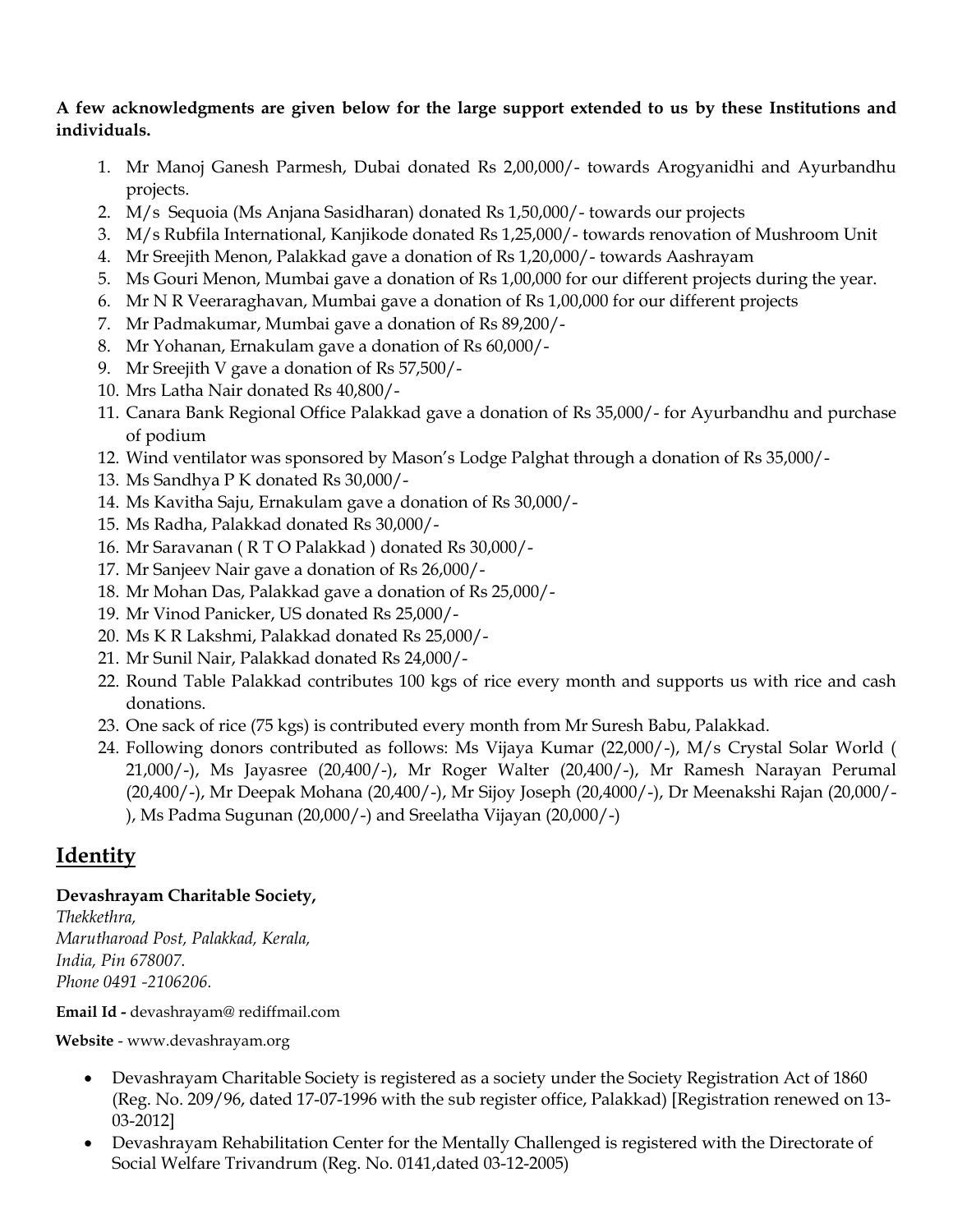- Donations to Devashrayam Charitable Society is exempt under Section 80 G of Income tax Act of 1961, vide order No. CIT. TCR/TECH/80 G- 42/ 2006-07, dated 02-08-2007.
- Devashrayam Charitable Society is registered under Foreign Contribution (Regulation) Act , 1976 Registration number is 05289009, dated, 05/05/2010. Returns for the year submitted on 23-09-2012

#### **Name, address and account number of banks**

- **1.** Union Bank of India, Chandranagar, Palakkad, SB Ac. No. 339602010097002.
- **2.** Union Bank of India, Chandranagar, Palakkad, SB Ac No. 339120100091426. (Exclusively for Foreign Contributions under FCRA act of 1976)
- **3.** SBI, Marutharode Branch, Palakkad SB A/c No. 33957556465

*DEVASHRAYAM BOARD PLACES ON RECORD OUR SINCERE GRATITUDE TO MR K V VENKITARAMAN FOR COMPLETING THE AUDIT AS A SERVICE TO OUR NGO. WE ARE INDEBTED TO HIM AND HIS STAFF FOR THIS GESTURE.*

*NAME AND ADDRESS OF THE AUDITOR*

#### **Mr.K.V.Venkitaraman,**

Chartered Accountant Noorani Post, Palakkad-678004

*We also place on record our sincere gratitude for the services of Mr M P Sathyanandan, Vallancheri for overseeing our accounts on a monthly basis and ensuring that our books are up to date.*

| Name                   | Age | <b>Sex</b>                | Position on<br><b>Board</b> | Occupation                      | Cost of<br>International travel |
|------------------------|-----|---------------------------|-----------------------------|---------------------------------|---------------------------------|
| C.Ramachandran         | 79  | M                         | President                   | Rtd. PSU employee               | $\overline{0}$                  |
| M N Govind             | 56  | M                         | Secretary                   | <b>Business</b>                 | $\theta$                        |
| Archana Subhash        | 51  | $\boldsymbol{\mathrm{F}}$ | Treasurer                   | Management teacher & Counsellor | $\overline{0}$                  |
| Beena Govind           | 50  | $\mathbf{F}$              | Vice President              | Journalist                      | $\overline{0}$                  |
| Lalitha<br>Gowrisankar | 71  | $\boldsymbol{\mathrm{F}}$ | Executive-<br>Member        | Social worker                   | $\overline{0}$                  |
| Manoj C.S.             | 50  | M                         | Executive-<br>Member        | PSU Employee                    | $\overline{0}$                  |

# DETAILS OF BOARD OF MEMBERS 2017-18